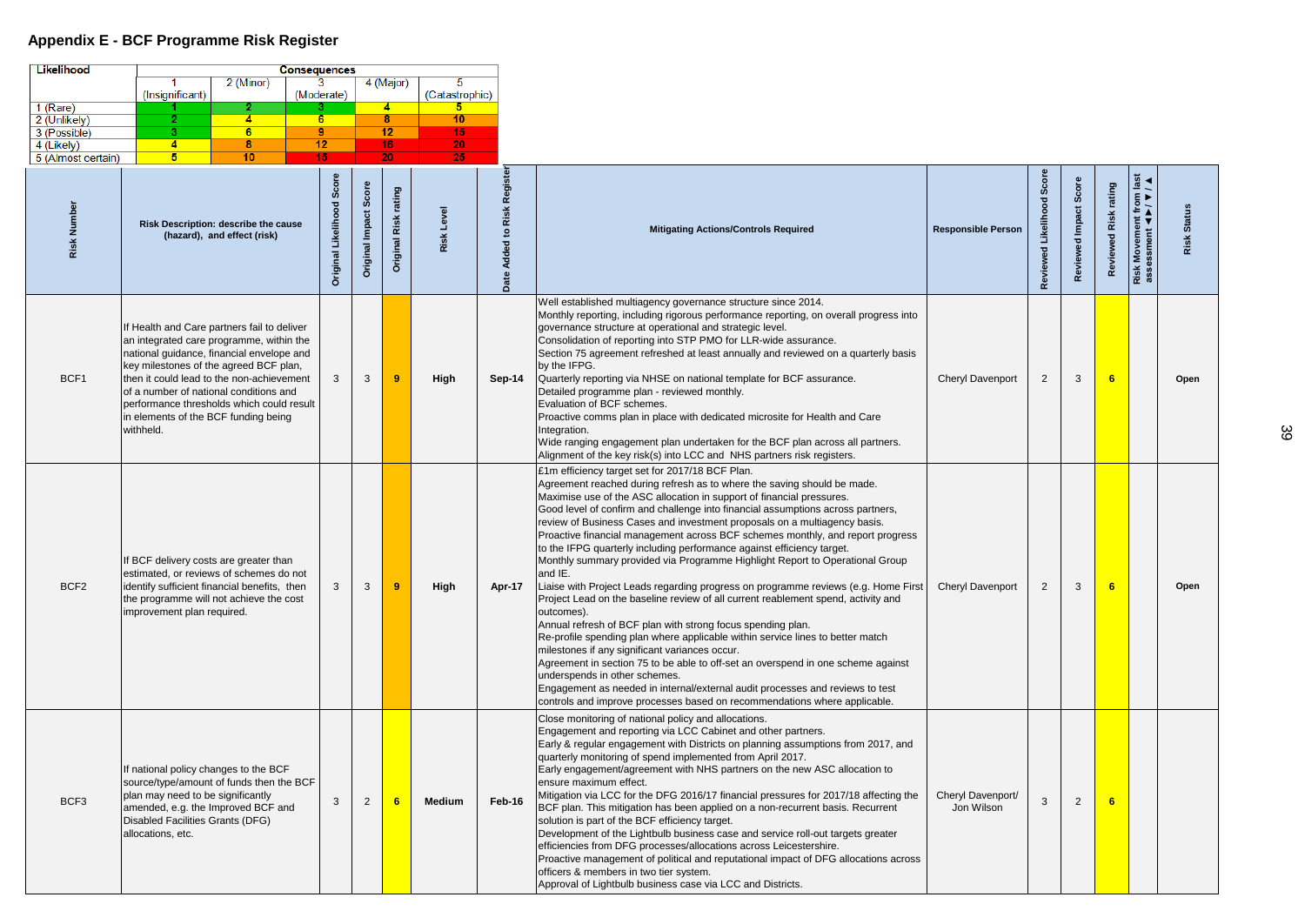| <b>Risk Numbe</b> | Risk Description: describe the cause<br>(hazard), and effect (risk)                                                                                                                                                                                                                                                                                                                                                                                                                                                                                                                                                | Sco<br>Likelihood<br>Original | Score<br>Original Impact | rating<br>Risk<br>Original | Level<br>Risk | egist<br>$\frac{1}{2}$<br>$\overline{\mathbf{z}}$ | <b>Mitigating Actions/Controls Required</b>                                                                                                                                                                                                                                                                                                                                                                                                                                                                                                                                                                                                                                                                                                                                                                                                                                                                                                                                                                                                                                                                                                                                                                                                                                                                                                                                                                                                                    | <b>Responsible Person</b>       | Scor<br>Likelihood<br>Reviewed | Scor<br>Impact<br>Review | rating<br>Risl<br>Review | $\overline{\mathsf{M}}$<br>Risk M<br>Risk M | <b>Statu</b><br>Risk |
|-------------------|--------------------------------------------------------------------------------------------------------------------------------------------------------------------------------------------------------------------------------------------------------------------------------------------------------------------------------------------------------------------------------------------------------------------------------------------------------------------------------------------------------------------------------------------------------------------------------------------------------------------|-------------------------------|--------------------------|----------------------------|---------------|---------------------------------------------------|----------------------------------------------------------------------------------------------------------------------------------------------------------------------------------------------------------------------------------------------------------------------------------------------------------------------------------------------------------------------------------------------------------------------------------------------------------------------------------------------------------------------------------------------------------------------------------------------------------------------------------------------------------------------------------------------------------------------------------------------------------------------------------------------------------------------------------------------------------------------------------------------------------------------------------------------------------------------------------------------------------------------------------------------------------------------------------------------------------------------------------------------------------------------------------------------------------------------------------------------------------------------------------------------------------------------------------------------------------------------------------------------------------------------------------------------------------------|---------------------------------|--------------------------------|--------------------------|--------------------------|---------------------------------------------|----------------------|
| BCF4              | If ASC protection levels are not sufficient<br>or demand outstrips assumptions then it<br>could impact delivery against the BCF<br>national conditions and metrics.                                                                                                                                                                                                                                                                                                                                                                                                                                                | $\overline{2}$                | $\mathbf{3}$             |                            | <b>Medium</b> | $Sep-14$                                          | Annual refresh, and review with partners, of ASC protection allocation to meet BCF<br>guidance and stakeholder requirements.<br>Ensure elements for ASC protection map clearly to the conditions/metrics in the BCF<br>and STP workstreams and that the components have clear, measurable benefits.<br>Ongoing analysis between ASC MTFS assumptions and the BCF Plan.<br>Any residual risk/shortfall identified to be addressed in the wider County Council<br>MTFS planning process through review of growth and savings requirements.<br>Using ASC allocation to maximum effect to support the ASC strategy based on<br>prevent, delay, reduce & demand.<br>ASC Transformation Board in place to govern delivery of MTFS savings and<br>transformation work linked to the strategy.<br>LCC risk pool for HTLAH savings assumptions linked to the MTFS.<br>Capacity and demand modelling within STP to improve service and financial planning<br>assumptions for ASC.<br>LLR Urgent Care action plan & dashboard in place which is tracking the impact on<br>ASC against key metrics.<br>New workstream of STP focused on discharge, recovery and reablement (Home<br>First).<br>Application of the PI tool and simulation modelling to key ASC activities.<br>New LCC BI strategy focuses on providing improved analytical tools and outputs to<br>support costing, activity modelling, and performance management in ASC.                                  | Cheryl Davenport/<br>Jon Wilson | $\overline{2}$                 | $\mathbf{3}$             | 6                        |                                             | Open                 |
| BCF <sub>5</sub>  | If schemes in place aimed towards<br>achieving the four BCF outcome metrics<br>(non-elective admissions, delayed transfer<br>of care, permanent admissions to care<br>homes, reablement 91 days post<br>discharge) do not have the level of impact<br>expected then this could result in:<br>CCGs being unable to release the<br>planned level of funding during the<br>financial year<br>providers not being able to extract the<br>required level of capacity from the system.<br>ASC being unable to deliver<br>transformation and savings plan.<br>Leicestershire BCF Plan being escalated<br>upwards to NHSE. | $\mathbf{3}$                  | 3                        |                            | High          | $Sep-14$                                          | Set realistic stretch projections on outcome metrics in consultation with key partners.<br>KPIs beneath the main metrics to seek further assurance on delivery/impact of<br>specific interventions with dedicated analyst time to support data capture, analysis<br>and reporting.<br>Ongoing review of the impact of individual BCF schemes against BCF metrics and<br>trajectories, and an evaluation programme.<br>New performance dashboard (April 2017) to provide further insight for decision<br>making purposes.<br>Challenge given to provide assurance on progress.<br>Annual process for reviewing the addition/exclusion of BCF schemes as part of BCF<br>refresh process.<br>Evidence base/analysis for proof of concept/business case development to be linked<br>more clearly to trajectory assumptions.<br>Clear line of sight from BCF plan to acute contract activity and financial<br>assumptions/STP capacity planning.<br>Scenarios addressed in risk sharing agreements where applicable.<br>(Commissioner only) IFPG in place to govern delivery of s75 pooled budget and<br>performance management on quarterly basis locally, and in support of NHSE<br>quarterly returns.<br>Alignment with STP reporting dashboards, e.g. logic models for Home First and<br>Integrated Teams, new DTOC dashboard.<br>Refresh LLR DTOC assessment (high impact changes tool).<br>Oversight of performance quarterly to HWBB and other key partners. | <b>Cheryl Davenport</b>         | 3                              | 2                        |                          |                                             | Open                 |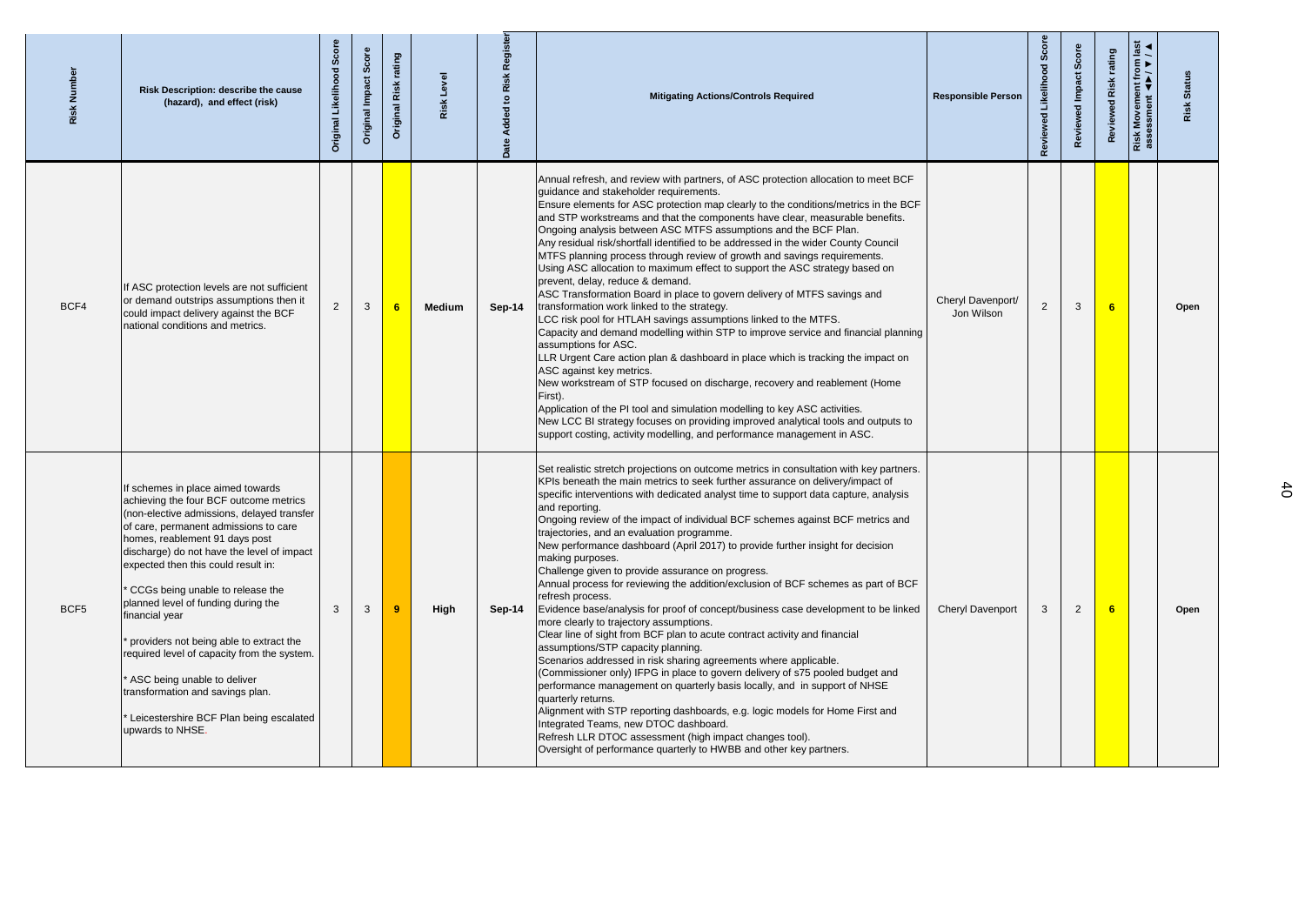| Risk Numbe       | <b>Risk Description: describe the cause</b><br>(hazard), and effect (risk)                                                                                                                                                                                                                                                                                                                                                                                                                                                                                                      | Scor<br>Original Likelihood | Score<br>Original Impact | rating<br>Original Risk | Risk Level    | ۲ī            | <b>Mitigating Actions/Controls Required</b>                                                                                                                                                                                                                                                                                                                                                                                                                                                                                                                                                                                                                                                                                                                                                                                                                                                                                                                                                                                                                                                                                                                                                                                                                                                                                                                                                     | <b>Responsible Person</b> | Review         | <b>Scor</b><br>Revier | rating<br>Risk<br>Review | from<br>Risk Movement f<br>assessment <b>4</b> | <b>Status</b><br>Risk |
|------------------|---------------------------------------------------------------------------------------------------------------------------------------------------------------------------------------------------------------------------------------------------------------------------------------------------------------------------------------------------------------------------------------------------------------------------------------------------------------------------------------------------------------------------------------------------------------------------------|-----------------------------|--------------------------|-------------------------|---------------|---------------|-------------------------------------------------------------------------------------------------------------------------------------------------------------------------------------------------------------------------------------------------------------------------------------------------------------------------------------------------------------------------------------------------------------------------------------------------------------------------------------------------------------------------------------------------------------------------------------------------------------------------------------------------------------------------------------------------------------------------------------------------------------------------------------------------------------------------------------------------------------------------------------------------------------------------------------------------------------------------------------------------------------------------------------------------------------------------------------------------------------------------------------------------------------------------------------------------------------------------------------------------------------------------------------------------------------------------------------------------------------------------------------------------|---------------------------|----------------|-----------------------|--------------------------|------------------------------------------------|-----------------------|
| BCF <sub>6</sub> | If the BCF plan is not aligned with the LLR-<br>wide strategic programmes (including the<br>STP programme) then it could potentially<br>result in duplication or an uncoordinated<br>programme across partners.                                                                                                                                                                                                                                                                                                                                                                 | $\overline{2}$              | $\mathbf{3}$             |                         | <b>Medium</b> | $Sep-14$      | As part of the BCF refresh, complete mapping exercise to ensure that key<br>components are mapped and governed within the STP programme where<br>appropriate.<br>Clear programme plan and project roles for delivering service lines within the BCF,<br>which includes matrix working with STP workstream programme leads where<br>applicable.<br>Representation from the LA on the LLR SLT and STP workstreams (where<br>appropriate).<br>STP updates included in All Member Briefings on a regular basis.<br>HWBB has a 'confirm and challenge' role for two themes of the STP (Integrated<br>Teams and Community Hospitals), and receive six-monthly updates on the STP<br>programme as a whole.<br>LCC Cabinet engaged in the development of the STP 5 year plan.<br>Ensuring that the Integrated Points of Access Programme is formally adopted into the<br><b>STP.</b>                                                                                                                                                                                                                                                                                                                                                                                                                                                                                                                    | <b>Cheryl Davenport</b>   |                | $\mathbf{3}$          | 3                        |                                                | Open                  |
| BCF7             | If the overall BCF plan and individual BCF<br>schemes within it, are not sufficiently or<br>robustly planned, and risks are not<br>effectively managed, then the programme<br>may result in:<br>overspend on the BCF spending plan,<br>and non-achievement of saving targets.<br>delays/slippage on delivering the BCF<br>programme.<br>commissioning decisions not supporting<br>the integration programme objectives.<br>lack of contingency plan/effective<br>alternative schemes if parts of the BCF<br>plan is failing.<br>inadequate change control process in<br>pllace. | 3                           | 2                        |                         | <b>Medium</b> | <b>Mar-17</b> | Structured approach to annual refresh of the BCF Plan.<br>High level & detailed programme plans.<br>Expenditure realistically profiled to plan.<br>Contingency agreement per the pooled budget.<br>Governance via Integration Programme governance.<br>Operational Group will ensure challenge is applied to all phasing of the schemes to<br>ensure that implementation happens in the right order.<br>Monthly highlight report monitor progress of the overall programme.<br>Proactive integration/BCF team, working at pace, maintaining excellent relationship<br>management with all agencies, chasing delivery of actions and managing the BCF<br>budget on a daily/weekly/monthly basis - all delivered via matrix working across the<br>health and care system.<br>Dependencies being mapped with STP delivery plans e.g. digital roadmap, Urgent<br>Care, Integrated Locality Teams and Home First workstreams.<br>Process in place for tracking efficiency programme.<br>Process in place for new funding requests which requires detailed information on<br>scheme.<br>Full business case development for significant schemes, to be signed-off through<br>relevant governance routes.<br>Annual development session of the HWBB to check alignment of commissioning<br>intentions across partners.<br>Joint commissioning priorities identified via the integration work programme. | <b>Cheryl Davenport</b>   | $\overline{2}$ | $\mathbf{3}$          | 6 <sup>°</sup>           |                                                | Open                  |
| BCF8             | Lack of visibility/engagement across wider<br>stakeholders including the public and VCS.                                                                                                                                                                                                                                                                                                                                                                                                                                                                                        |                             | 2                        |                         | <b>Medium</b> | $Sep-14$      | Comms & engagement plan in place. Annual refresh and reviewed quarterly.<br>Extensive engagement during BCF refresh - evidenced in annual submissions.<br>Regular stakeholder bulletins, All Member briefings & engagement with partner<br>organisations including LCC, Districts, CCGs, UHL, LPT, Healthwatch etc.<br>BCF Plan public summary, plan on a page.<br>Dedicated comms resource for the BCF. Also same comms resource for STP<br>programmes (e.g. comms resource for Home First, Integrated Teams and Integrated<br>Points of Access).<br>Microsite in place for online presence.<br>Leading communications and engagement for key elements of the STP – e.g.<br>integrated locality teams.<br>More targeted engagement planned with front-line staff for 2017/18.<br>Dissemination programme for showcasing local practice regionally and nationally e.g.<br>via ADASS, BCF national channels and webinar/conference/academic channels e.g.<br>cascade of SIMTEGR8 outputs.                                                                                                                                                                                                                                                                                                                                                                                                        | <b>Cheryl Davenport</b>   |                | $\overline{2}$        | $\mathbf{2}$             |                                                | Open                  |